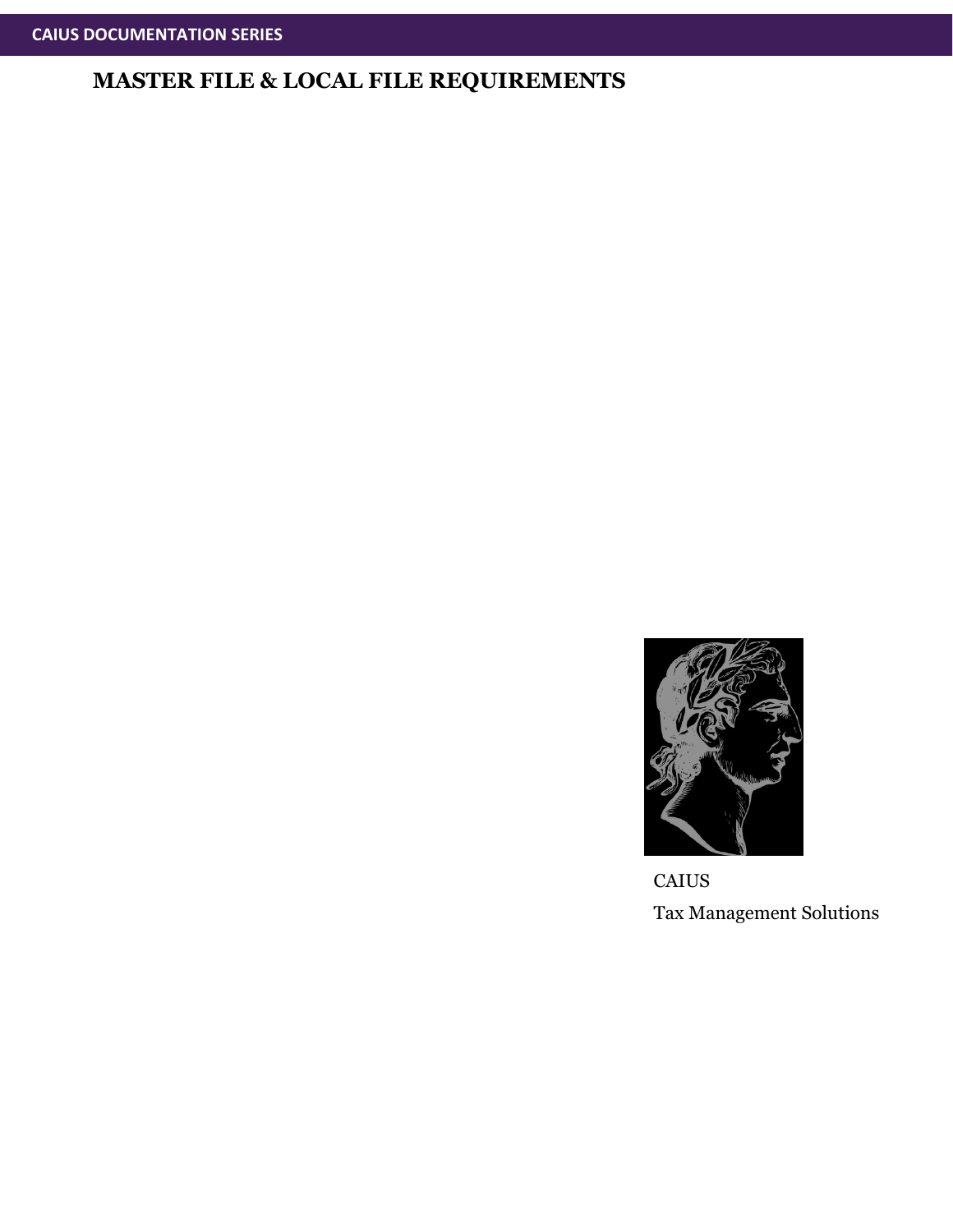| The company's readiness Data item |                                                                                                                                           |  |
|-----------------------------------|-------------------------------------------------------------------------------------------------------------------------------------------|--|
| 1. Local entity                   |                                                                                                                                           |  |
|                                   | a. A description of the management structure of the local entity, a local organization chart, and a description of the individuals to     |  |
|                                   | whom local management reports and the country(ies) in which such individuals maintain their principal offices.                            |  |
|                                   | b. A detailed description of the business and business strategy pursued by the local entity including an indication whether the local     |  |
|                                   | entity has been involved in or affected by business restructurings or intangibles transfers in the present or immediately past year       |  |
|                                   | and an explanation of those aspects of such transactions affecting the local entity.                                                      |  |
|                                   | c. Key competitors.                                                                                                                       |  |
| 2. Controlled transactions        |                                                                                                                                           |  |
|                                   | a. A description of the material controlled transactions (e.g. procurement of manufacturing services, purchase of goods, provision        |  |
|                                   | of services, loans, financial and performance guarantees, licences of intangibles, etc.) and the context in which such transactions       |  |
|                                   | take place                                                                                                                                |  |
|                                   | b. The amount of intra-group payments and receipts for each category of controlled transactions involving the local entity (i.e.          |  |
|                                   | payments and receipts for products, services, royalties, interest, etc.) broken down by tax jurisdiction of the foreign payor or          |  |
|                                   | recipient.                                                                                                                                |  |
|                                   | c. An identification of associated enterprises involved in each category of controlled transactions, and the relationship amongst         |  |
|                                   | them.                                                                                                                                     |  |
|                                   | d. Copies of all material intercompany agreements concluded by the local entity.                                                          |  |
|                                   | e. A detailed comparability and functional analysis of the taxpayer and relevant associated enterprises with respect to each              |  |
|                                   | documented category of controlled transactions, including any changes compared to prior years. To the extent this functional              |  |
|                                   | analysis duplicates information in the master file, a cross-reference to the master file is sufficient.                                   |  |
|                                   | f. An indication of the most appropriate transfer pricing method with regard to the category of transaction and the reasons for           |  |
|                                   | selecting that method.                                                                                                                    |  |
|                                   | g. An indication of which associated enterprise is selected as the tested party, if applicable, and an explanation of the reasons for     |  |
|                                   | this selection.                                                                                                                           |  |
|                                   | h. A summary of the important assumptions made in applying the transfer pricing methodology.                                              |  |
|                                   | i. If relevant, an explanation of the reasons for performing a multi-year analysis.                                                       |  |
|                                   | i. A list and description of selected comparable uncontrolled transactions (internal or external), if any, and information on relevant    |  |
|                                   | financial indicators for independent enterprises relied on in the transfer pricing analysis, including a description of the comparable    |  |
|                                   | search methodology and the source of such information.                                                                                    |  |
|                                   | k. A description of any comparability adjustments performed, and an indication of whether adjustments have been made to the               |  |
|                                   | results of the tested party, the comparable uncontrolled transactions, or both.                                                           |  |
|                                   | I. A description of the reasons for concluding that relevant transactions were priced on an arm's length basis based on the               |  |
|                                   | application of the selected transfer pricing method.                                                                                      |  |
|                                   | m. A summary of financial information used in applying the transfer pricing methodology                                                   |  |
|                                   | n. A copy of existing unilateral and bilateral/multilateral APAs and other tax rulings to which the local tax jurisdiction is not a party |  |
|                                   | and which are related to controlled transactions described above.                                                                         |  |
| 3. Financial information          |                                                                                                                                           |  |
|                                   | a. Annual local entity financial accounts for the fiscal year concerned. If audited statements exist they should be supplied and if       |  |
|                                   | not, existing unaudited statements should be supplied.                                                                                    |  |
|                                   | b. Information and allocation schedules showing how the financial data used in applying the transfer pricing method may be tied to        |  |
|                                   | the annual financial statements.                                                                                                          |  |
|                                   | c. Summary schedules of relevant financial data for comparables used in the analysis and the sources from which that data was             |  |
|                                   | obtained.                                                                                                                                 |  |

Legend:



Easy to obtain, i.e. Most information is coming out of the annual report of the comapny or is readily available at the company Descriptions can be unstructured from the company out and might need some re-working done to display it in an orderly way Difficult to obtain as this information is the core of the transactions and / or part of high-risk areas of the company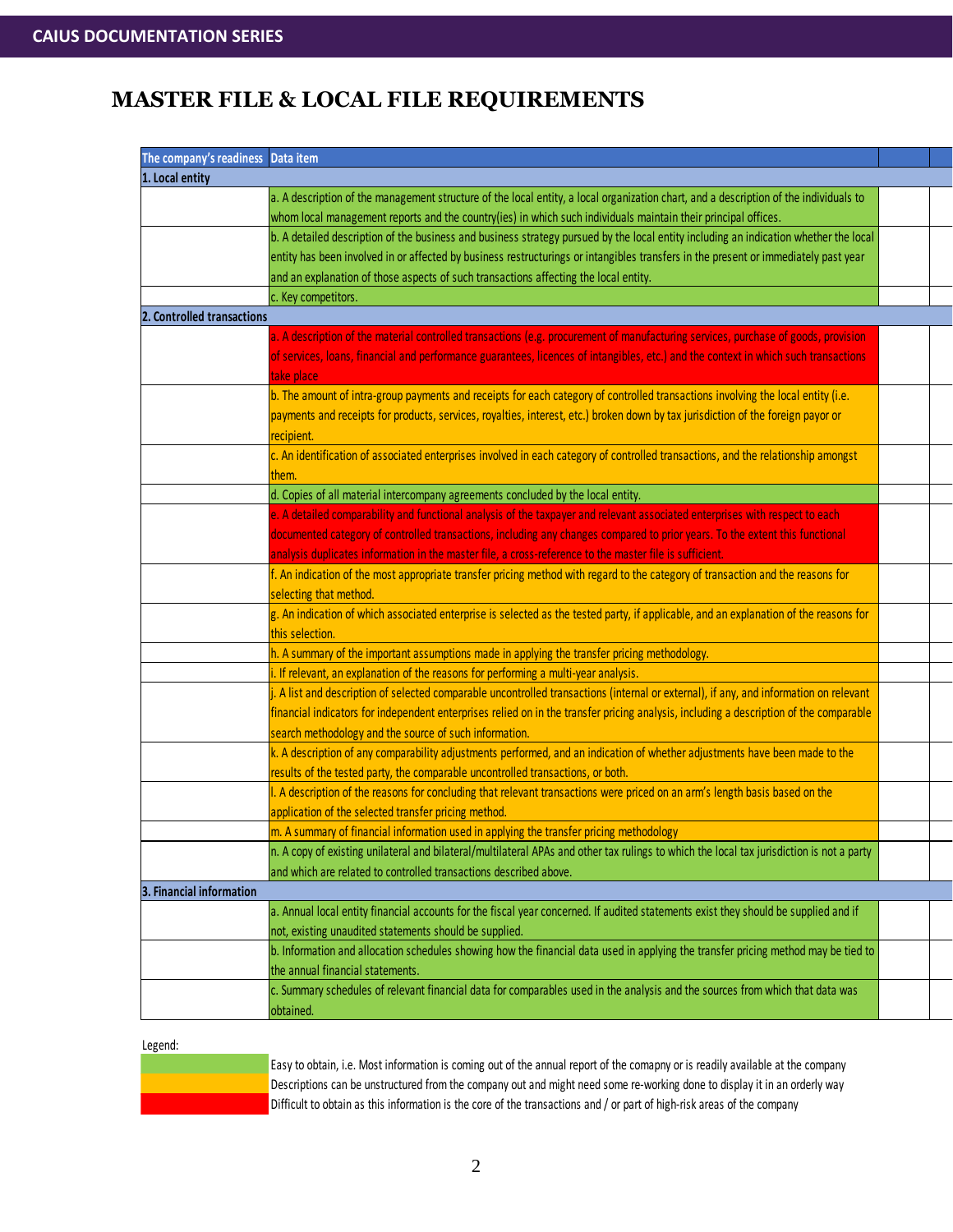| The company's<br>readiness           | Data item                                                                                                                                                                                                                                                                                                                                                                                 |  |
|--------------------------------------|-------------------------------------------------------------------------------------------------------------------------------------------------------------------------------------------------------------------------------------------------------------------------------------------------------------------------------------------------------------------------------------------|--|
| 1. Organizational structure          |                                                                                                                                                                                                                                                                                                                                                                                           |  |
|                                      | a. Chart illustrating MNE's and ownership strcuture and geographical location of operating entities                                                                                                                                                                                                                                                                                       |  |
| 2. Description of MNE's business(es) |                                                                                                                                                                                                                                                                                                                                                                                           |  |
|                                      | General written description of the MNE's Business including:                                                                                                                                                                                                                                                                                                                              |  |
|                                      | a. Important drivers of business profit                                                                                                                                                                                                                                                                                                                                                   |  |
|                                      | b. A description of the supply chain for the group's five largest products and/or service offerings by turnover plus any other products and/or services amounting to more than 5<br>percent of group turnover. The required description could take the form of a chart or a diagram.                                                                                                      |  |
|                                      | c. A list and brief description of important service arrangements between members of the MNE group, other than research and development (R&D) services, including a description<br>of the capabilities of the principal locations providing important services and transfer pricing policies for allocating services costs and determining prices to be paid for intra-group<br>services. |  |
|                                      | d. A description of the main geographic markets for the group's products and services that are referred to under b.                                                                                                                                                                                                                                                                       |  |
|                                      | e. A brief written functional analysis describing the principal contributions to value creation by individual entities within the group, i.e. key functions performed, important risks<br>ssumed, and important assets used                                                                                                                                                               |  |
|                                      | f. A description of important business restructuring transactions, acquisitions and divestitures occurring during the fiscal year.                                                                                                                                                                                                                                                        |  |
|                                      | 3. MNE's intangibles (as defined in Chapter VI of the OECD's 'Transfer Pricing Guidelines for Multinational Enterprises and Tax Administrations')                                                                                                                                                                                                                                         |  |
|                                      | a. A general description of the MNE's overall strategy for the development, ownership and exploitation of intangibles, including location of principal R&D facilities and location of<br><b>R&amp;D</b> management.                                                                                                                                                                       |  |
|                                      | b. A list of intangibles or groups of intangibles of the MNE group that are important for transfer pricing purposes and which entities legally own them.                                                                                                                                                                                                                                  |  |
|                                      | c. A list of important agreements among identified associated enterprises related to intangibles, including cost contribution arrangements, principal research service agreements and<br>licence agreements.                                                                                                                                                                              |  |
|                                      | d. A general description of the group's transfer pricing policies related to R&D and intangibles.                                                                                                                                                                                                                                                                                         |  |
|                                      | e. A general description of any important transfers of interests in intangibles among associated enterprises during the fiscal year concerned, including the entities, countries, and<br>compensation involved.                                                                                                                                                                           |  |
|                                      | 4. MNE's intercompany financial activities                                                                                                                                                                                                                                                                                                                                                |  |
|                                      | a. A general description of how the group is financed, including important financing arrangements with unrelated lenders.                                                                                                                                                                                                                                                                 |  |
|                                      | b. The identification of any members of the MNE group that provide a central financing function for the group, including the country under whose laws the entity is organised and the<br>place of effective management of such entities.                                                                                                                                                  |  |
|                                      | c. A general description of the MNE's general transfer pricing policies related to financing arrangements between associated enterprises.                                                                                                                                                                                                                                                 |  |
| 5. MNE's financial and tax positions |                                                                                                                                                                                                                                                                                                                                                                                           |  |
|                                      | a. The MNE's annual consolidated financial statement for the fiscal year concerned if otherwise prepared for financial reporting, regulatory, internal management, tax or other<br>purposes                                                                                                                                                                                               |  |
|                                      | b. A list and brief description of the MNE group's existing unilateral advance pricing agreements (APAs) and other tax rulings relating to the allocation of income among countries.                                                                                                                                                                                                      |  |
| Legend:                              | Easy to obtain, i.e. Most information is coming out of the annual report of the company or is readily available at the company                                                                                                                                                                                                                                                            |  |

Descriptions can be unstructured from the company out and might need some re-working done to display it in an orderly way

Difficult to obtain as this information is the core of the transactions and / or part of high-risk areas of the company